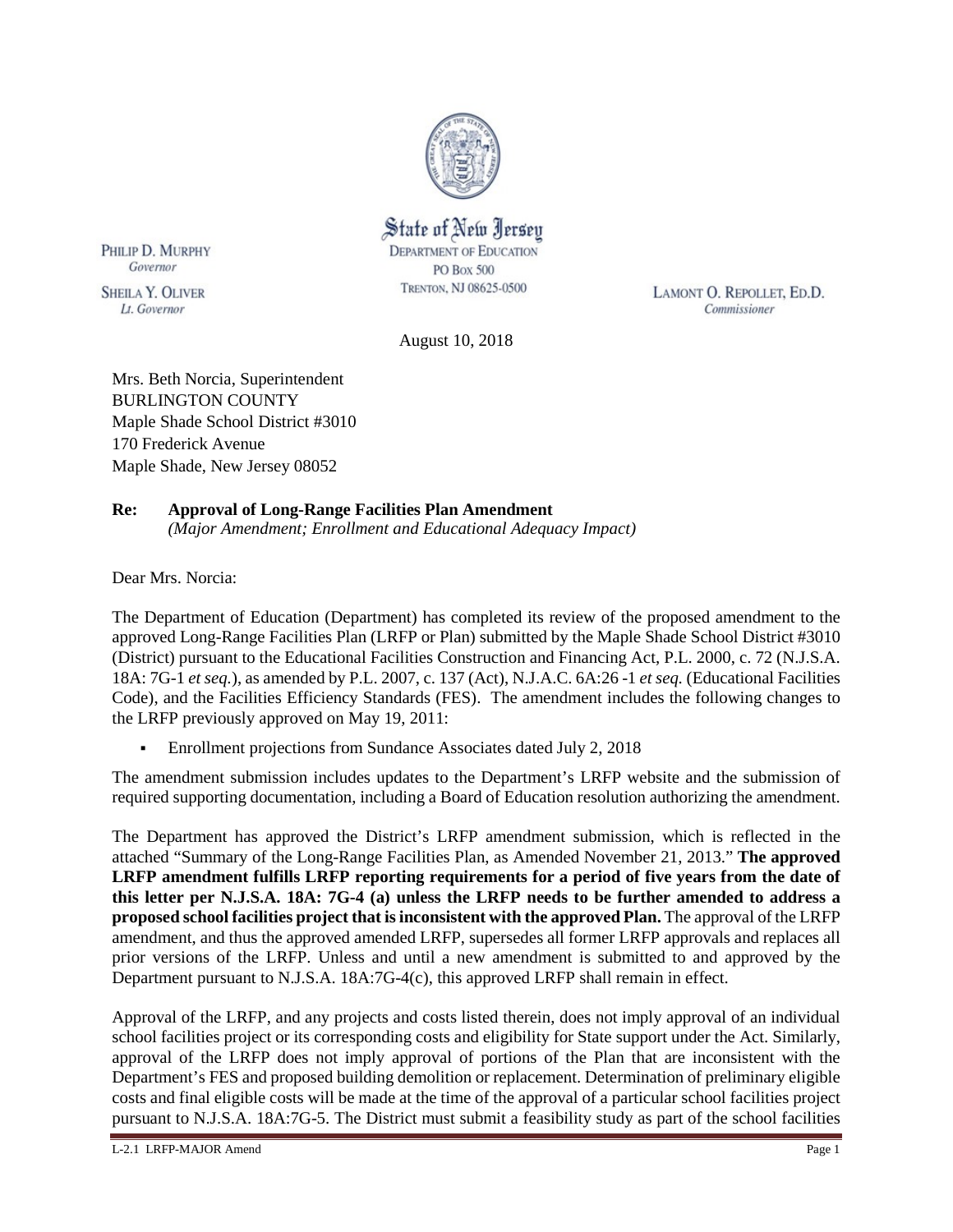project approval process, pursuant to N.J.S.A. 18A:7G-7b, to support proposed building demolition or replacement. The feasibility study should demonstrate that a building might pose a risk to the safety of the occupants after rehabilitation or that rehabilitation is not cost-effective.

Please H. Lyle Jones, County Manager at the Office of School Facilities, at telephone number (609) 376- 3683 or email lyle.jones@doe.nj.gov with any questions you may have.

Sincerely,

Bernard E. Piara Jr.

Bernard E. Piaia, Jr., Director Office of School Facilities

BEP hlj

Enclosure

c: Kevin Dehmer, Assistant Commissioner Division Director, Facilities & Finance Daryl Minu-Vincent, Executive County Superintendent H. Lyle Jones, Manager, Office of School Facilities Mrs. Diana Cawood, School District Business Manager Robert Garrison, Jr., Garrison Architects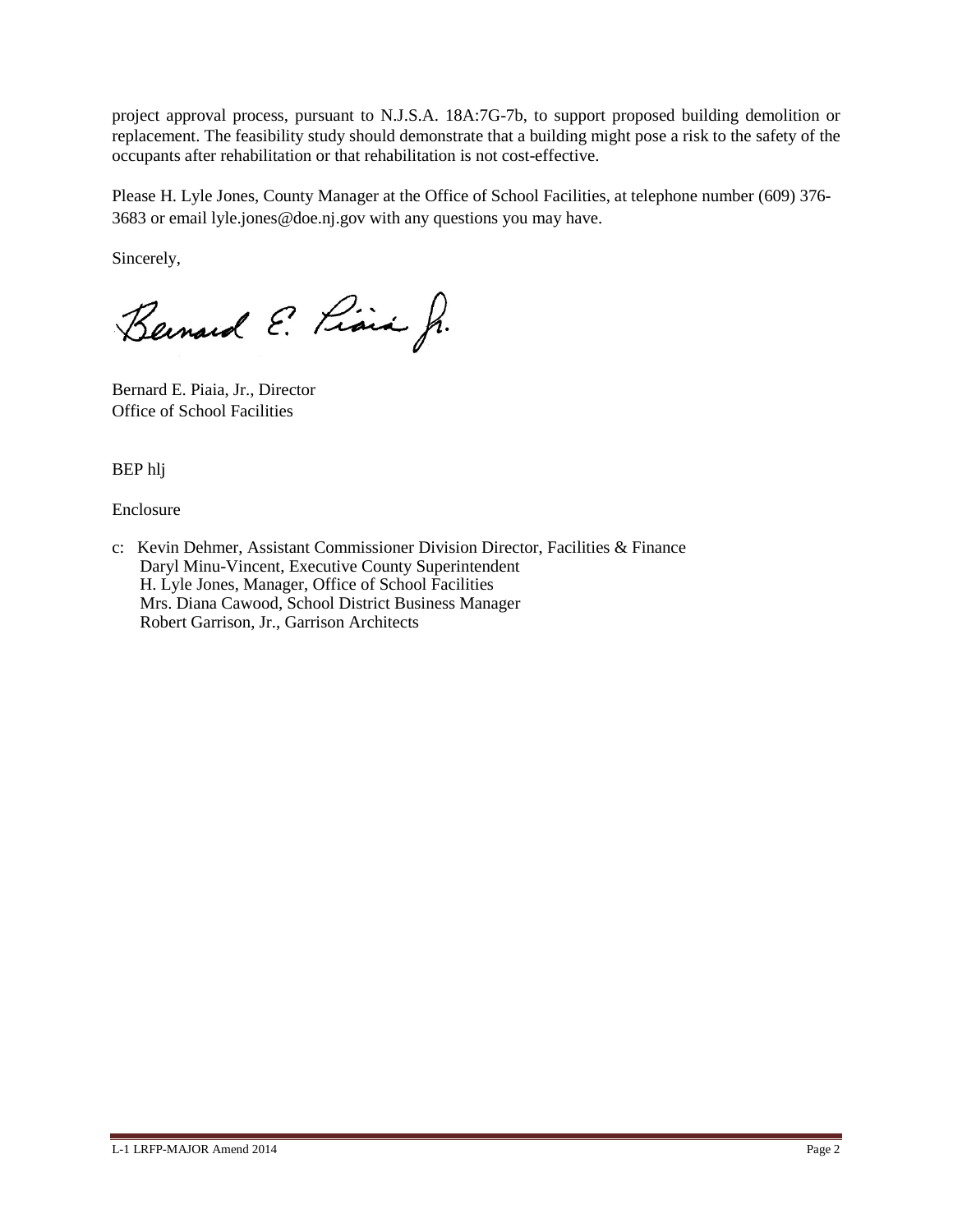## Maple Shade School District #3010 **Summary of the Long-Range Facilities Plan, as Amended**

The Department of Education (Department) has completed its review of the Long-Range Facilities Plan (LRFP or Plan) amendment submitted by the Maple Shade School District #3010 (District) pursuant to the Educational Facilities Construction and Financing Act, P.L. 2000, c. 72 (N.J.S.A. 18A: 7G-1 *et seq.*), as amended by P.L. 2007, c. 137 (Act), N.J.A.C. 6A:26-1 et seq. (Educational Facilities Code), and the Facilities Efficiency Standards (FES).

This is the Department's summary of the District's LRFP, as amended. The summary is based on the standards set forth in the Act, the Educational Facilities Code, the FES, District-entered data in the Department's LRFP website, and District-supplied supporting documentation. The referenced reports in *italic* text are standard LRFP reports available on the Department's LRFP website.

## **1. Inventory Overview**

The District provides services for students in grades K-12. The predominant existing school grade configuration is PreK3&4, K2, 5-6, 7-12. The predominant proposed school grade configuration PreK3&4-K1, Grades 2-4, Grades 5-6, and Grades 7-12.

The District identified existing and proposed schools, sites, buildings, playgrounds, playfields, and parking lots in its LRFP. The total number of existing and proposed district-owned or leased schools, sites, and buildings are listed in Table 1. A detailed description of each asset can be found in the LRFP website report titled *"Site Asset Inventory Report."* Section 6 of this Summary lists work proposed at each school.

|                                                      | <b>Existing</b> | <b>Proposed</b> |
|------------------------------------------------------|-----------------|-----------------|
| <b>Sites:</b>                                        |                 |                 |
| <b>Total Number of Sites</b>                         |                 |                 |
| Number of Sites with no Buildings                    |                 |                 |
| Number of Sites with no Instructional Buildings      |                 |                 |
| <b>Schools and Buildings:</b>                        |                 |                 |
| Total Number of Schools with Enrollments*            |                 |                 |
| <b>Total Number of Instructional Buildings</b>       |                 |                 |
| Total Number of Administrative and Utility Buildings |                 |                 |
| <b>Total Number of Athletic Facilities</b>           |                 |                 |
| <b>Total Number of Parking Structures</b>            |                 |                 |
| <b>Total Number of Temporary Facilities</b>          |                 |                 |

## **Table 1: Inventory Summary**

*\*Includes schools with three-digit Department code numbers and Fall Report enrollments.*

**As directed by the Department, incomplete school facilities projects that have project approval from the Department are represented as "existing" in the Plan.** District schools with incomplete approved projects that include new construction or the reconfiguration of existing program space are as follows: n.a.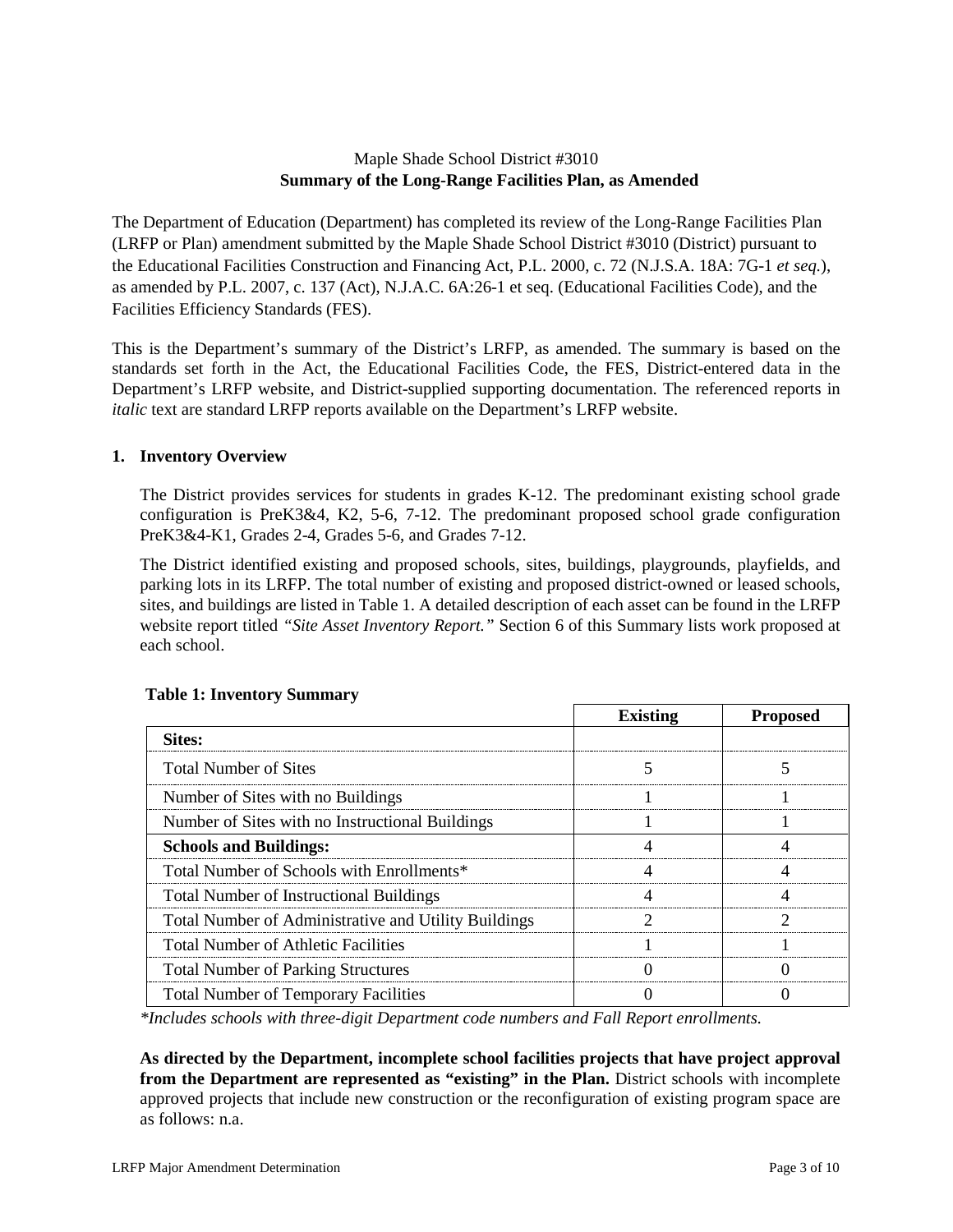Major conclusions are as follows:

- The District is proposing to maintain the existing number of District-owned or leased sites.
- The District is proposing to maintain the existing number of District-operated schools.
- The District is proposing to maintain the existing number of District-owned or leased instructional buildings. The District is proposing to maintain the existing number of Districtowned or leased non-instructional buildings.

**FINDINGS** The Department has determined that the proposed inventory is adequate for approval of the District's LRFP amendment. However, the LRFP determination does not imply approval of an individual school facilities project listed within the LRFP. The District must submit individual project applications for project approval. If building demolition or replacement is proposed, the District must submit a feasibility study, pursuant to N.J.S.A. 18A:7G-7b, as part of the application for the specific school facilities project.

## **2. District Enrollments and School Grade Alignments**

The District determined the number of students, or "proposed enrollments," to be accommodated in the LRFP on a district-wide basis and in each school. The District's existing and proposed enrollments and the cohort-survival projection provided by the Department on the LRFP website are listed in Table 2. Detailed information can be found in the LRFP website report titled "*Enrollment Projection Detail."*  Existing and proposed school enrollments and grade alignments can be found in the report titled *"Enrollment and School Grade Alignment." This information is from the district's Demographers Updated Enrollment Study, July 2018*

|                             | Actual<br><b>Enrollments</b><br>2017-2018 | <b>District Proposed</b><br><b>Enrollments</b> | Department's<br><b>LRFP Website</b><br>Projection |
|-----------------------------|-------------------------------------------|------------------------------------------------|---------------------------------------------------|
| Grades K-12:                |                                           |                                                |                                                   |
| Grades K-5, including SCSE  | 1,127                                     | 1.238                                          | NA.                                               |
| Grades 6-8, including SCSE  | 479                                       | 492                                            | N A                                               |
| Grades 9-12, including SCSE | 542                                       | 593                                            | N.A.                                              |
| <b>Totals K-12</b>          | 2,148                                     | 2,323                                          | N.A.                                              |
| Pre-Kindergarten:           |                                           |                                                |                                                   |
| Pre-Kindergarten, Age 3     |                                           | 56                                             | N A                                               |
| Pre-Kindergarten, Age 4     | $\mathbf{\Omega}$                         | 62                                             | $NA$ .                                            |
| Pre-Kindergarten, SCSE      | 63                                        | 62                                             | N.A.                                              |
| <b>District Totals</b>      | 2,211                                     | 2,385                                          | N.A.                                              |

#### **Table 2: Enrollment – Grade Alignments**

*"SCSE" = Self-Contained Special Education*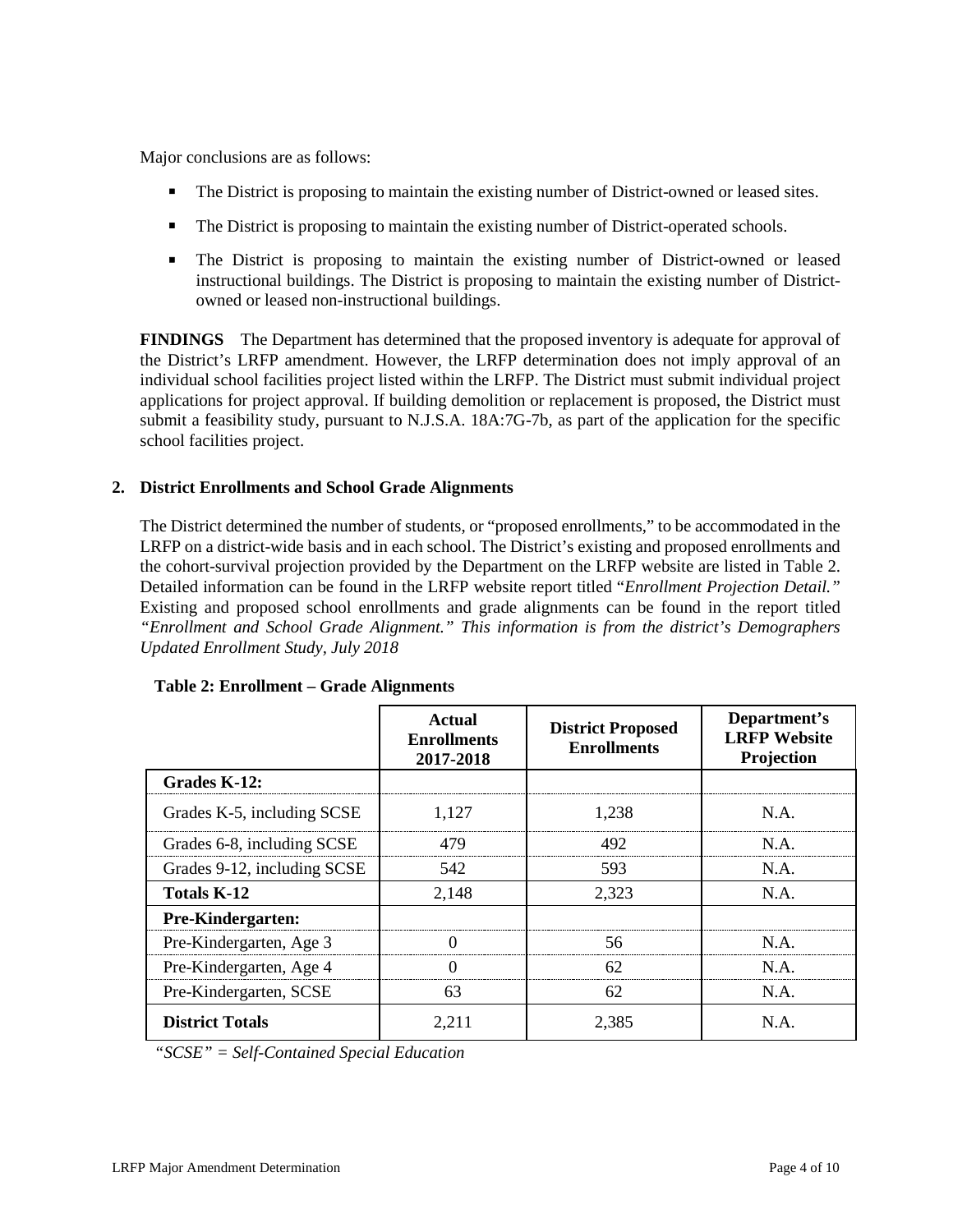Major conclusions are as follows:

- The District is not using the Department's LRFP website projection. Supporting documentation was submitted to the Department as required to justify the proposed enrollments.
- The District is planning for increased enrollments.

**FINDINGS** The Department has determined that the District's proposed enrollments are supportable for approval of the District's LRFP amendment. The Department will require a current enrollment (most recent is dated July 2018) projection at the time an application for a school facilities project is submitted incorporating the District's most recent Fall Enrollment Report in order to verify that the LRFP's planned capacity is appropriate for the updated enrollments.

**NOTE:** The following note is from an Updated Enrollment Study, dated July 2018, presented to the District by Sundance Associates and it states:

- a) The projected enrollment increase 2017-2018 to 2022-2023 is 293.
- b) The district is proposing a classroom addition and renovations at Maude Wilkins School
- c) The district is proposing an Auxiliary Gym and renovations at the High School
- d) The district is proposing renovations at the Steinhauer and Yoccum
- e) The district is proposing a new Transportation Office at the District's Central District Office

#### **3. FES and District Practices Capacity**

The proposed room inventories for each school were analyzed to determine whether the LRFP provides adequate capacity for the proposed enrollments. Two capacity calculation methods, called *"FES Capacity"* and *"District Practices Capacity,"* were used to assess existing and proposed school capacity in accordance with the FES and District program delivery practices. A third capacity calculation, called *"Functional Capacity,"* determines Unhoused Students and potential State support for school facilities projects. Functional Capacity is analyzed in Section 5 of this Summary.

- *FES Capacity* only assigns capacity to pre-kindergarten *(if district-owned or operated),* kindergarten, general, and self-contained special education classrooms. No other room types are considered to be capacity-generating**.** Class size is based on the FES and is prorated for classrooms that are sized smaller than FES classrooms. FES Capacity is most accurate for elementary schools, or schools with non-departmentalized programs, in which instruction is "homeroom" based. This capacity calculation may also be accurate for middle schools depending upon the program structure. However, this method usually significantly understates available high school capacity since specialized spaces that are typically provided in lieu of general classrooms are not included in the capacity calculations.
- *District Practices Capacity* allows the District to include specialized room types in the capacity calculations and adjust class size to reflect actual practices. This calculation is used to review capacity and enrollment coordination in middle and high schools.

A capacity utilization factor in accordance with the FES is included in both capacity calculations. A 90% capacity utilization rate is applied to classrooms serving grades K-8. An 85% capacity utilization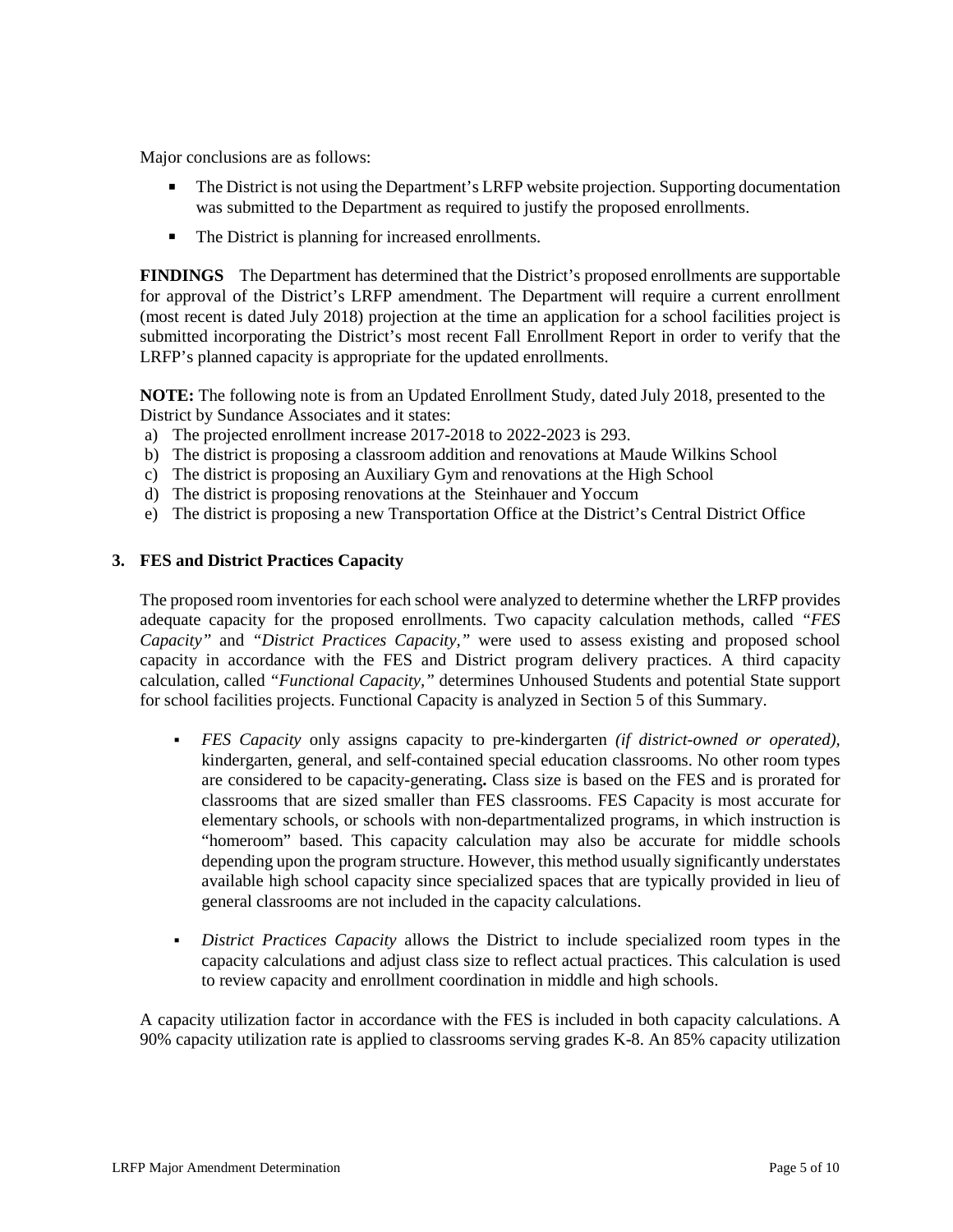rate is applied to classrooms serving grades 9-12. No capacity utilization factor is applied to preschool classrooms.

Table 3 provides a summary of proposed enrollments and District-wide capacities. Detailed information can be found in the LRFP website report titled "*FES and District Practices Capacity." This information is from the district's Demographers Updated Enrollment Study, July 2018*

| Table 3: FES and District Practices Capacity Summary |  |
|------------------------------------------------------|--|
|------------------------------------------------------|--|

|                                          | <b>Total FES Capacity</b> | <b>Total District Practices</b><br>Capacity |
|------------------------------------------|---------------------------|---------------------------------------------|
| (A) Proposed Enrollments                 | 2.503                     | 2.503                                       |
| (B) Existing Capacity                    | 2.359                     | 2.456                                       |
| *Existing Capacity Status $(B)$ - $(A)$  | -144                      |                                             |
| (C) Proposed Capacity                    | 2.48                      | 2.603                                       |
| <i>*Proposed Capacity Status (C)-(A)</i> |                           |                                             |

*\* Positive numbers signify surplus capacity; negative numbers signify inadequate capacity. Negative values for District Practices capacity are acceptable if proposed enrollments do not exceed 100% capacity utilization.*

Major conclusions are as follows:

- The District has adequately coordinated proposed school capacities and enrollments in the LRFP for grade groups with proposed new construction.
- Adequate justification has been provided by the District if capacity for a school with proposed work in the LRFP deviates from the proposed enrollments by more than 5%.

**FINDINGS** The Department has determined that proposed District capacity, in accordance with the proposed enrollments, is adequate for approval of the District's LRFP amendment. The Department will require a current enrollment projection at the time an application for a school facilities project is submitted, incorporating the District's most recent Fall Enrollment Report, in order to verify that the LRFP's planned capacity meets the District's updated enrollments.

#### **4. Functional Capacity and Unhoused Students Prior to Proposed Work**

*Functional Capacity* was calculated and compared to the proposed enrollments to provide a preliminary estimate of Unhoused Students and new construction funding eligibility. Functional Capacity is the adjusted gross square footage of a school building *(total gross square feet minus excluded space)*  divided by the minimum area allowance per Full-time Equivalent student for the grade level contained therein. Unhoused Students is the number of students projected to be enrolled in the District that exceeds the Functional Capacity of the District's schools pursuant to N.J.A.C. 6A:26-2.2(c).

*"Excluded Square Feet"* in the LRFP Functional Capacity calculation includes (1) square footage exceeding the FES for any pre-kindergarten, kindergarten, general education, or self-contained special education classroom; (2) grossing factor square footage *(corridors, stairs, mechanical rooms, etc.)* that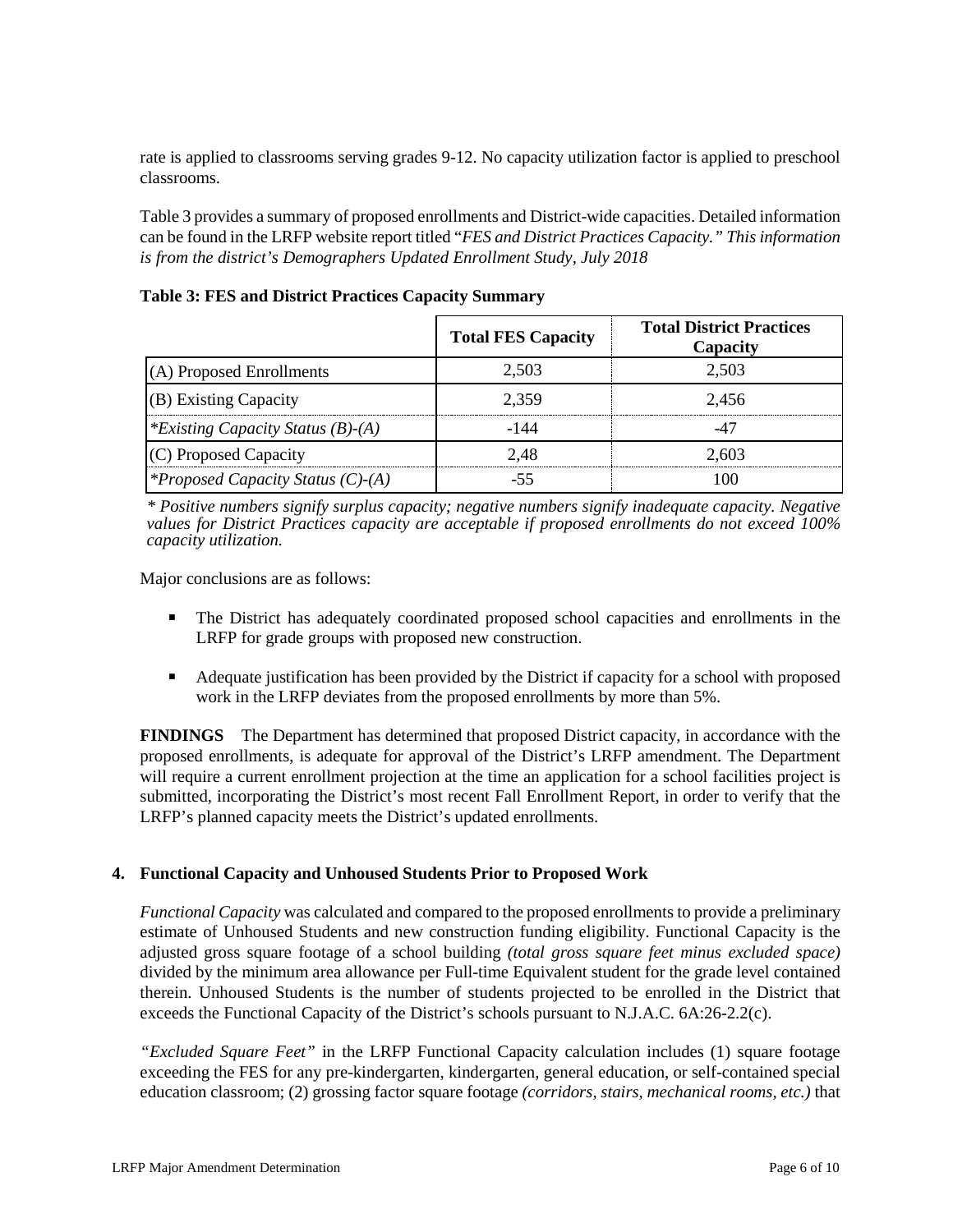exceeds the FES allowance, and (3) square feet proposed to be demolished or discontinued from use. Excluded square feet may be revised during the review process for individual school facilities projects.

Table 4 provides a preliminary assessment of Functional Capacity, Unhoused Students, and Estimated Maximum Approved Area for the various grade groups in accordance with the FES. Detailed information concerning the calculation and preliminary excluded square feet can be found in the LRFP website reports titled *"Functional Capacity and Unhoused Students*" and *"Functional Capacity Excluded Square Feet." This information is from the district's Demographers Updated Enrollment Study, July 2018*

|                    | A          | R<br>Estimated<br>Existing | $C = A-B$       | D<br>Area      | $E = C x D$<br>Estimated<br>Maximum<br>Approved<br>Area for |
|--------------------|------------|----------------------------|-----------------|----------------|-------------------------------------------------------------|
|                    | Proposed   | Functional                 | Unhoused        | Allowance      | Unhoused                                                    |
|                    | Enrollment | Capacity                   | <b>Students</b> | (gsf/students) | <b>Students</b>                                             |
| $PK(3 \& 4)$       | 62         |                            | 62              | 125            | 7.750                                                       |
| Elementary $(K-5)$ | 1 238      | 1.273.94                   |                 | 125            |                                                             |
| Middle $(6-8)$     | 492.       | 592.22                     |                 | 134            |                                                             |
| $High (9-12)$      | 593        | 674.83                     |                 | 151            |                                                             |
| <b>Totals K-12</b> | 2,385      | 2,540.99                   |                 |                |                                                             |

**Table 4: Functional Capacity and Unhoused Students Prior to Proposed Work\***

# 62

Major conclusions are as follows:

- The calculations for "Estimated Existing Functional Capacity" include school facilities projects that have been approved by the Department but were not under construction or complete at the time of the submission of the LRFP amendment. N.A.
- The District, based on the preliminary LRFP assessment, has Unhoused Students for the following FES grade groups: PK SCSE
- The District, based on the preliminary LRFP assessment, does not have Unhoused Students for the following FES grade groups: K-5, 6-8, and 9-12
- Pre-kindergarten students are not included in the calculations. Unhoused pre-kindergarten selfcontained special education students are eligible for State support. A determination of square footage eligible for State support will be made at the time an application for a specific school facilities project is submitted to the Department for review and approval.
- The District is not proposing to demolish or discontinue the use of existing District-owned instructional space. The Functional Capacity calculation excludes square feet proposed to be demolished or discontinued for the following FES grade groups: n.a.

**FINDINGS** Functional Capacity and Unhoused Students calculated in the LRFP are preliminary estimates. Justification for square footage in excess of the FES and the determination of additional excluded square feet, Preliminary Eligible Costs (PEC), and Final Eligible Costs (FEC) will be included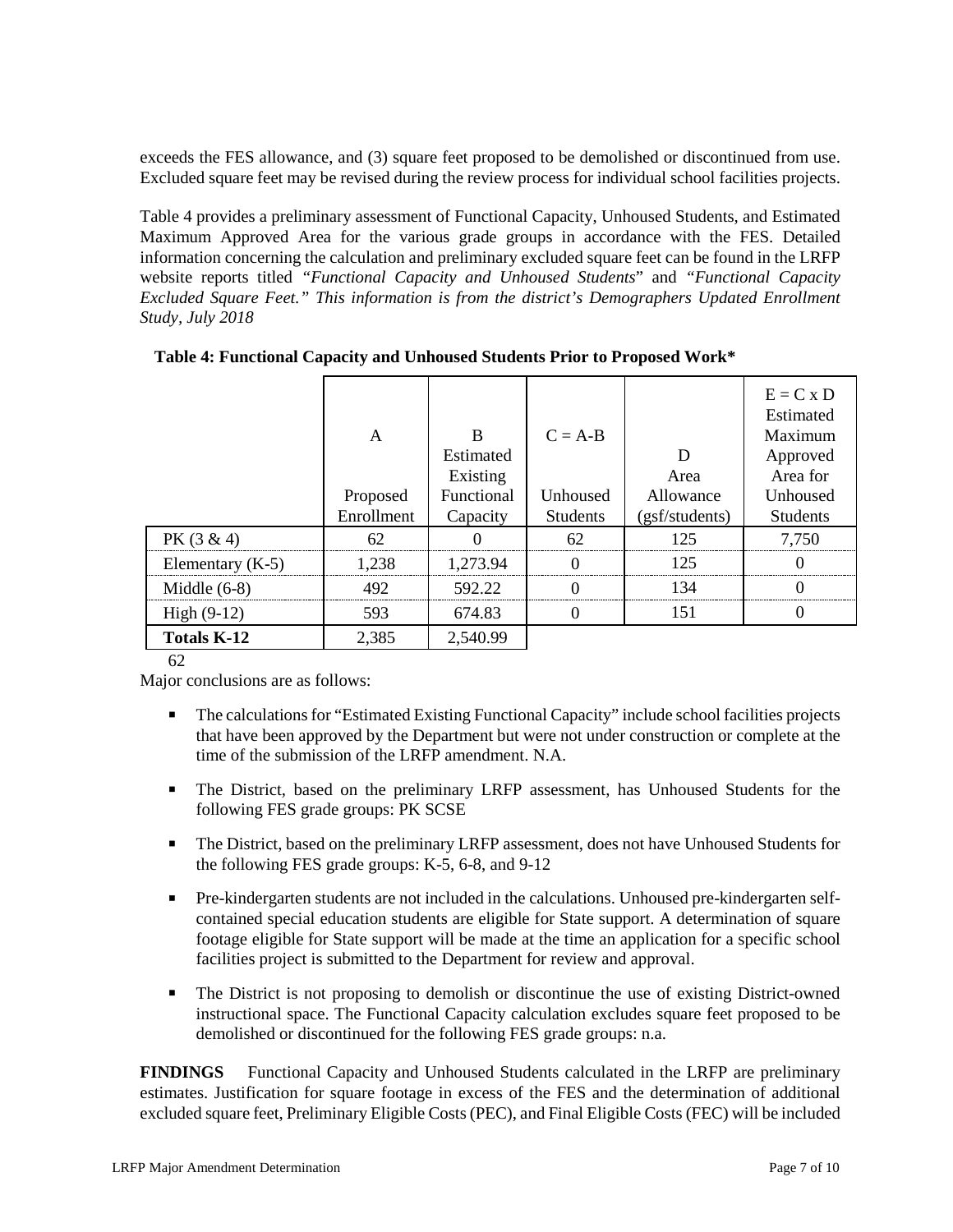in the review process for specific school facilities projects. A feasibility study undertaken by the District is required if building demolition or replacement is proposed per N.J.A.C.  $6A:26-2.3(b)(10)$ .

#### **5. Proposed Work**

The District was instructed to review the condition of its facilities and sites and to propose corrective *"system"* and *"inventory"* actions in its LRFP. *"System"* actions upgrade existing conditions without changing spatial configuration or size. Examples of system actions include new windows, finishes, and mechanical systems. *"Inventory"* actions address space problems by removing, adding, or altering sites, schools, buildings and rooms. Examples of inventory actions include building additions, the reconfiguration of existing walls, or changing room use. Table 5 summarizes the type of work proposed in the District's LRFP for instructional buildings. Detailed information can be found in the LRFP website reports titled *"Site Asset Inventory," "LRFP Systems Actions Summary," and "LRFP Inventory Actions Summary."* 

| <b>Type of Work</b>                                            | <b>Work Included in LRFP</b> |
|----------------------------------------------------------------|------------------------------|
| <b>System Upgrades</b>                                         | Yes                          |
| <b>Inventory Changes</b>                                       |                              |
| Room Reassignment or Reconfiguration                           |                              |
| <b>Building Addition</b>                                       | Yes                          |
| New Building                                                   |                              |
| Partial or Whole Building Demolition or Discontinuation of Use |                              |
| New Site                                                       |                              |

#### **Table 5: Proposed Work for Instructional Building**

Major conclusions are as follows:

- The District has proposed system upgrades in one or more instructional buildings.
- The District has proposed inventory changes, in one or more instructional buildings.
- The District has not proposed new construction in lieu of rehabilitation in one or more instructional buildings.

Please note that costs represented in the LRFP are for capital planning purposes only. Estimated costs are not intended to represent preliminary eligible costs or final eligible costs of approved school facilities projects.

The Act (N.J.S.A. 18A:7G-7b) provides that all school facilities shall be deemed suitable for rehabilitation unless a pre-construction evaluation undertaken by the District demonstrates to the satisfaction of the Commissioner that the structure might pose a risk to the safety of the occupants even after rehabilitation or that rehabilitation is not cost-effective. Pursuant to N.J.A.C. 6A:26-2.3(b)(10), the Commissioner may identify school facilities for which new construction is proposed in lieu of rehabilitation for which it appears from the information presented that new construction is justified, provided, however, that for such school facilities so identified, the District must submit a feasibility study as part of the application for the specific school facilities project. The cost of each proposed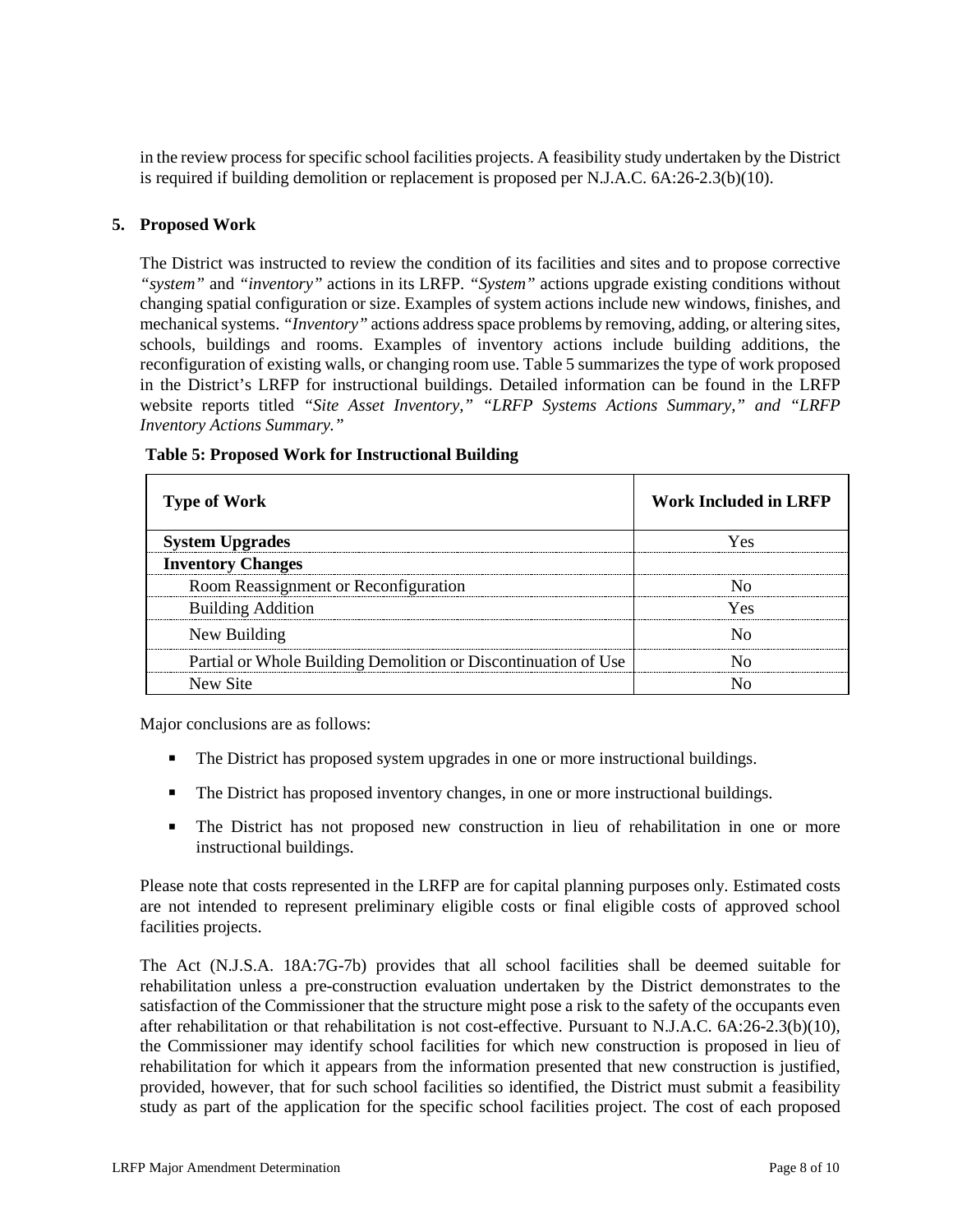building replacement is compared to the cost of additions or rehabilitation required to eliminate health and safety deficiencies and to achieve the District's programmatic model.

Facilities used for non-instructional or non-educational purposes are ineligible for State support under the Act. However, projects for such facilities shall be reviewed by the Department to determine whether they are consistent with the District's LRFP and whether the facility, if it is to house students (full or part time) conforms to educational adequacy requirements. These projects shall conform to all applicable statutes and regulations.

**FINDINGS** The Department has determined that the proposed work is adequate for approval of the District's LRFP amendment. However, Department approval of proposed work in the LRFP does not imply that the District may proceed with a school facilities project. The District must submit individual project applications with cost estimates for Department project approval. Both school facilities project approval and other capital project review require consistency with the District's approved LRFP.

#### **6. Functional Capacity and Unhoused Students After Completion of Proposed Work**

The *Functional Capacity* of the District's schools *after* completion of the scope of work proposed in the LRFP was calculated to highlight any remaining Unhoused Students.

Table 6 provides a preliminary assessment of Unhoused Students and Estimated Remaining Maximum Area after completion of new construction proposed in the LRFP, if applicable. Detailed information concerning the calculation can be found in the website report titled *"Functional Capacity and Unhoused Students.*" *This information is from the district's Demographers Updated Enrollment Study, July 2018*

|                        | A                                                                           | B                |                                                          |                                            | E                                                                            |
|------------------------|-----------------------------------------------------------------------------|------------------|----------------------------------------------------------|--------------------------------------------|------------------------------------------------------------------------------|
|                        | Estimated<br>Maximum<br>Approved<br>Area for<br>Unhoused<br><b>Students</b> | Total<br>New GSF | Proposed<br>Functional<br>Capacity after<br>Construction | Unhoused<br>Students after<br>Construction | Estimated<br>Maximum<br>Area for<br>Unhoused<br><b>Students</b><br>Remaining |
| PK $(3 \& 4)$ Spec. Ed | 7,750                                                                       |                  |                                                          |                                            |                                                                              |
| Elementary $(K-5)$     | $\theta$                                                                    | 11,300           | 1,364.34                                                 |                                            | 0                                                                            |
| Middle $(6-8)$         |                                                                             | 2,670            | 610.67                                                   |                                            |                                                                              |
| High $(9-12)$          |                                                                             | 4,882            | 708.50                                                   |                                            |                                                                              |
| <b>Totals PK-12</b>    | 7,750                                                                       | 18,858           | 2683.52                                                  |                                            |                                                                              |

| Table 6: Functional Capacity and Unhoused Students After Completion of Proposed Work* |  |
|---------------------------------------------------------------------------------------|--|
|---------------------------------------------------------------------------------------|--|

Major conclusions are as follows: PK Spec. Ed. included in K-5 enrollment

- New construction is proposed for the following grade groups: 6-8.
- Proposed new construction exceeds the estimated maximum area allowance for Unhoused Students prior to the completion of the proposed work for the following grade groups: K-12. The District, based on the preliminary LRFP assessment, will have Unhoused Students after